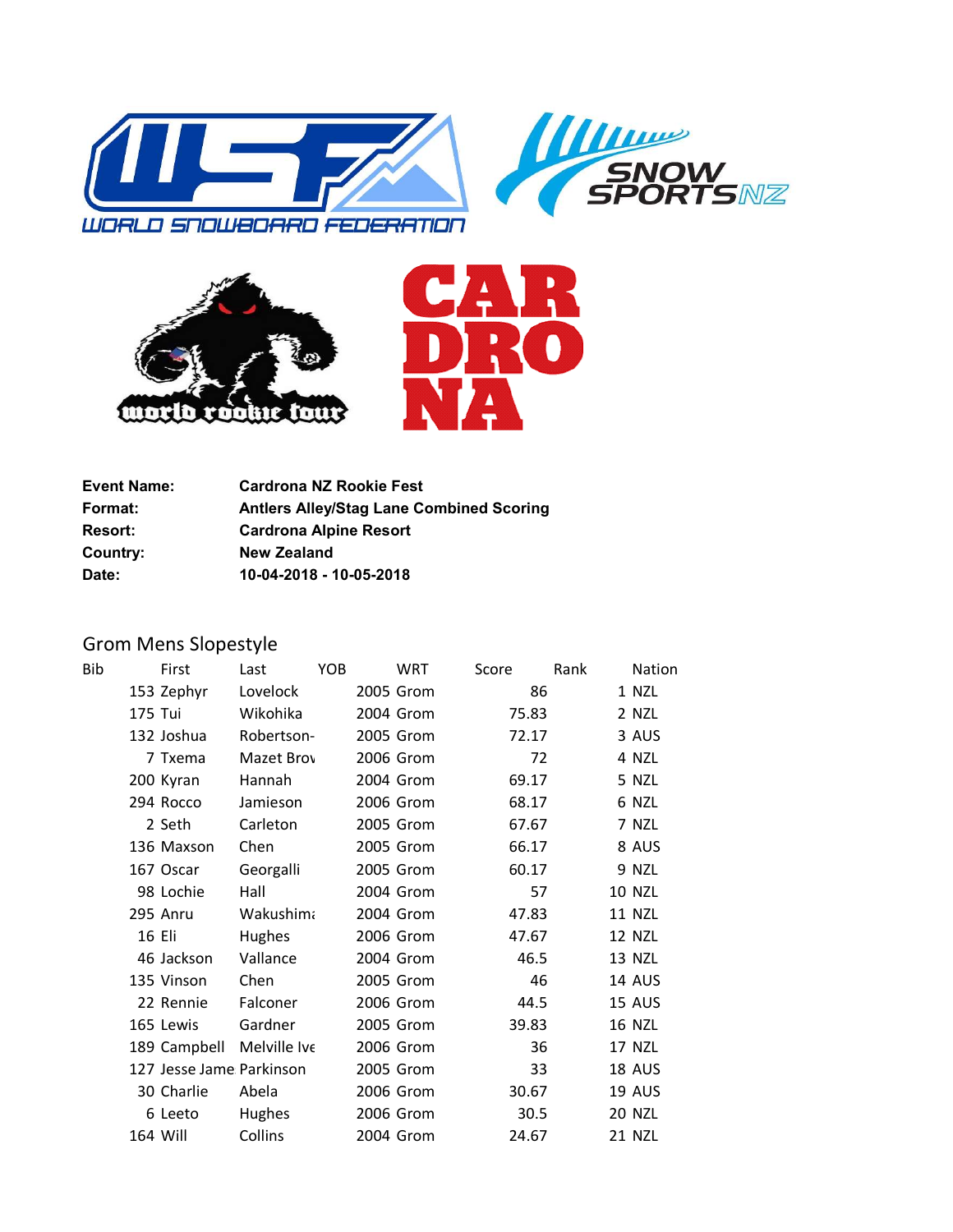| 99 Lachlan Groos | 2005 Grom | <b>DNS</b> | 22 NZL |
|------------------|-----------|------------|--------|
|                  |           |            |        |

## Rookie Mens Slopestyle

| First        | Last           | <b>YOB</b> | <b>WRT</b> | Score                                                                                                                                                                                                                                                                                                                                                                                                                                           | Rank |                                                                                                                                                                                                                            | Nation        |
|--------------|----------------|------------|------------|-------------------------------------------------------------------------------------------------------------------------------------------------------------------------------------------------------------------------------------------------------------------------------------------------------------------------------------------------------------------------------------------------------------------------------------------------|------|----------------------------------------------------------------------------------------------------------------------------------------------------------------------------------------------------------------------------|---------------|
| 125 Daniel   | <b>Bohinc</b>  |            |            |                                                                                                                                                                                                                                                                                                                                                                                                                                                 |      |                                                                                                                                                                                                                            | 1 NZL         |
| 120 Mitchell | Davern         |            |            |                                                                                                                                                                                                                                                                                                                                                                                                                                                 |      |                                                                                                                                                                                                                            | 2 NZL         |
| 146 Samuel   | Finnemore      |            |            |                                                                                                                                                                                                                                                                                                                                                                                                                                                 |      |                                                                                                                                                                                                                            | 3 NZL         |
| 76 Lachlan   | Blackmore      |            |            |                                                                                                                                                                                                                                                                                                                                                                                                                                                 |      |                                                                                                                                                                                                                            | 4 NZL         |
| 34 Alex      | <b>Brookes</b> |            |            |                                                                                                                                                                                                                                                                                                                                                                                                                                                 |      |                                                                                                                                                                                                                            | 5 AUS         |
| 204 Tasman   | Forest         |            |            |                                                                                                                                                                                                                                                                                                                                                                                                                                                 |      |                                                                                                                                                                                                                            | 6 NZL         |
| 25 Zak       | <b>Baikie</b>  |            |            |                                                                                                                                                                                                                                                                                                                                                                                                                                                 |      |                                                                                                                                                                                                                            | 7 NZL         |
| 195 Noah     | Wotton         |            |            |                                                                                                                                                                                                                                                                                                                                                                                                                                                 |      |                                                                                                                                                                                                                            | 8 NZL         |
| 10 Ocean     | Roberts        |            |            |                                                                                                                                                                                                                                                                                                                                                                                                                                                 |      |                                                                                                                                                                                                                            | 9 AUS         |
| 33 Fletcher  | Craig          |            |            |                                                                                                                                                                                                                                                                                                                                                                                                                                                 |      |                                                                                                                                                                                                                            | <b>10 NZL</b> |
| 32 Max       | Watkins        |            |            |                                                                                                                                                                                                                                                                                                                                                                                                                                                 |      |                                                                                                                                                                                                                            | 11 AUS        |
| 160 Lachlan  | Mason          |            |            |                                                                                                                                                                                                                                                                                                                                                                                                                                                 |      |                                                                                                                                                                                                                            | 12 AUS        |
| 28 Rory      | Hanrahan       |            |            |                                                                                                                                                                                                                                                                                                                                                                                                                                                 |      |                                                                                                                                                                                                                            | 13 AUS        |
| 85 Jordan    | Rudgley        |            |            |                                                                                                                                                                                                                                                                                                                                                                                                                                                 |      |                                                                                                                                                                                                                            | <b>14 NZL</b> |
| 40 Tim       | Maas           |            |            |                                                                                                                                                                                                                                                                                                                                                                                                                                                 |      |                                                                                                                                                                                                                            | <b>15 NZL</b> |
| 38 Oto       | Higuchi        |            |            |                                                                                                                                                                                                                                                                                                                                                                                                                                                 |      |                                                                                                                                                                                                                            | <b>16 NZL</b> |
| 15 Matthew   | Moore          |            |            |                                                                                                                                                                                                                                                                                                                                                                                                                                                 |      |                                                                                                                                                                                                                            | 17 NZL        |
| 69 Lucas     | Gordon         |            |            |                                                                                                                                                                                                                                                                                                                                                                                                                                                 |      |                                                                                                                                                                                                                            | 18 AUS        |
| 275 Aidan    | Pincus         |            |            |                                                                                                                                                                                                                                                                                                                                                                                                                                                 |      |                                                                                                                                                                                                                            | 19 AUS        |
| 58 Benjamin  | Nipper         |            |            |                                                                                                                                                                                                                                                                                                                                                                                                                                                 |      |                                                                                                                                                                                                                            | <b>20 NZL</b> |
| 71 Max       | Vardy          |            |            |                                                                                                                                                                                                                                                                                                                                                                                                                                                 |      |                                                                                                                                                                                                                            | <b>21 NZL</b> |
| 97 Will      | Watson         |            |            |                                                                                                                                                                                                                                                                                                                                                                                                                                                 |      |                                                                                                                                                                                                                            | 22 AUS        |
| 67 Zac       | <b>Brown</b>   |            |            |                                                                                                                                                                                                                                                                                                                                                                                                                                                 |      |                                                                                                                                                                                                                            | 23 AUS        |
| 53 Leo       | Booth          |            |            |                                                                                                                                                                                                                                                                                                                                                                                                                                                 |      |                                                                                                                                                                                                                            | <b>24 NZL</b> |
| 44 Samual    | Nipper         |            |            |                                                                                                                                                                                                                                                                                                                                                                                                                                                 |      |                                                                                                                                                                                                                            | 25 NZL        |
| 50 Sunny     | Steele         |            |            |                                                                                                                                                                                                                                                                                                                                                                                                                                                 |      |                                                                                                                                                                                                                            | 26 AUS        |
| 80 Harry     | Hart           |            |            |                                                                                                                                                                                                                                                                                                                                                                                                                                                 |      |                                                                                                                                                                                                                            | 27 NZL        |
| 155 Oliver   | Prince         |            |            | <b>DNS</b>                                                                                                                                                                                                                                                                                                                                                                                                                                      |      |                                                                                                                                                                                                                            | <b>28 NZL</b> |
| 83 Henry     | Baff           |            |            | <b>DNS</b>                                                                                                                                                                                                                                                                                                                                                                                                                                      |      |                                                                                                                                                                                                                            | <b>29 NZL</b> |
|              |                |            |            | 2001 Rookie<br>2002 Rookie<br>2002 Rookie<br>2002 Rookie<br>2003 Rookie<br>2001 Rookie<br>2003 Rookie<br>2001 Rookie<br>2001 Rookie<br>2001 Rookie<br>2003 Rookie<br>2001 Rookie<br>2002 Rookie<br>2002 Rookie<br>2002 Rookie<br>2003 Rookie<br>2003 Rookie<br>2001 Rookie<br>2001 Rookie<br>2003 Rookie<br>2003 Rookie<br>2003 Rookie<br>2002 Rookie<br>2003 Rookie<br>2003 Rookie<br>2003 Rookie<br>2003 Rookie<br>2003 Rookie<br>2001 Rookie |      | 85.33<br>83<br>81.67<br>78.5<br>75.5<br>72.33<br>71.83<br>70.83<br>70.5<br>68.5<br>63.67<br>63.5<br>61.17<br>61<br>51.33<br>50<br>42.83<br>41.33<br>41.17<br>37.5<br>36.17<br>34.67<br>29<br>28.5<br>28.17<br>23.33<br>7.5 |               |

## Grom Ladies Slopestyle

| Bib | First       | Last          | YOB | <b>WRT</b> | Score | Rank | <b>Nation</b> |
|-----|-------------|---------------|-----|------------|-------|------|---------------|
|     | 18 Paige    | Jones         |     | 2004 Grom  | 81.17 |      | 1 AUS         |
|     | 36 Kaiya    | Collins       |     | 2004 Grom  | 78.33 |      | 2 NZL         |
|     | 105 Meila   | Stalker       |     | 2004 Grom  | 77.5  |      | 3 AUS         |
|     | 17 Tara     | Jones         |     | 2004 Grom  | 74.17 |      | 4 AUS         |
|     | 27 Lilly    | <b>Steele</b> |     | 2005 Grom  |       | 72   | 5 AUS         |
|     | 106 Jarra   | Stalker       |     | 2006 Grom  | 55.83 |      | 6 AUS         |
|     | 42 Kaia     | Frazerhurst   |     | 2005 Grom  | 51.5  |      | 7 NZL         |
|     | 63 Georgia  | Andersen      |     | 2004 Grom  |       | 49   | 8 AUS         |
|     | 4 Charlotte | Lyell         |     | 2004 Grom  | 33.5  |      | 9 NZL         |

## Rookie Ladies Slopestyle